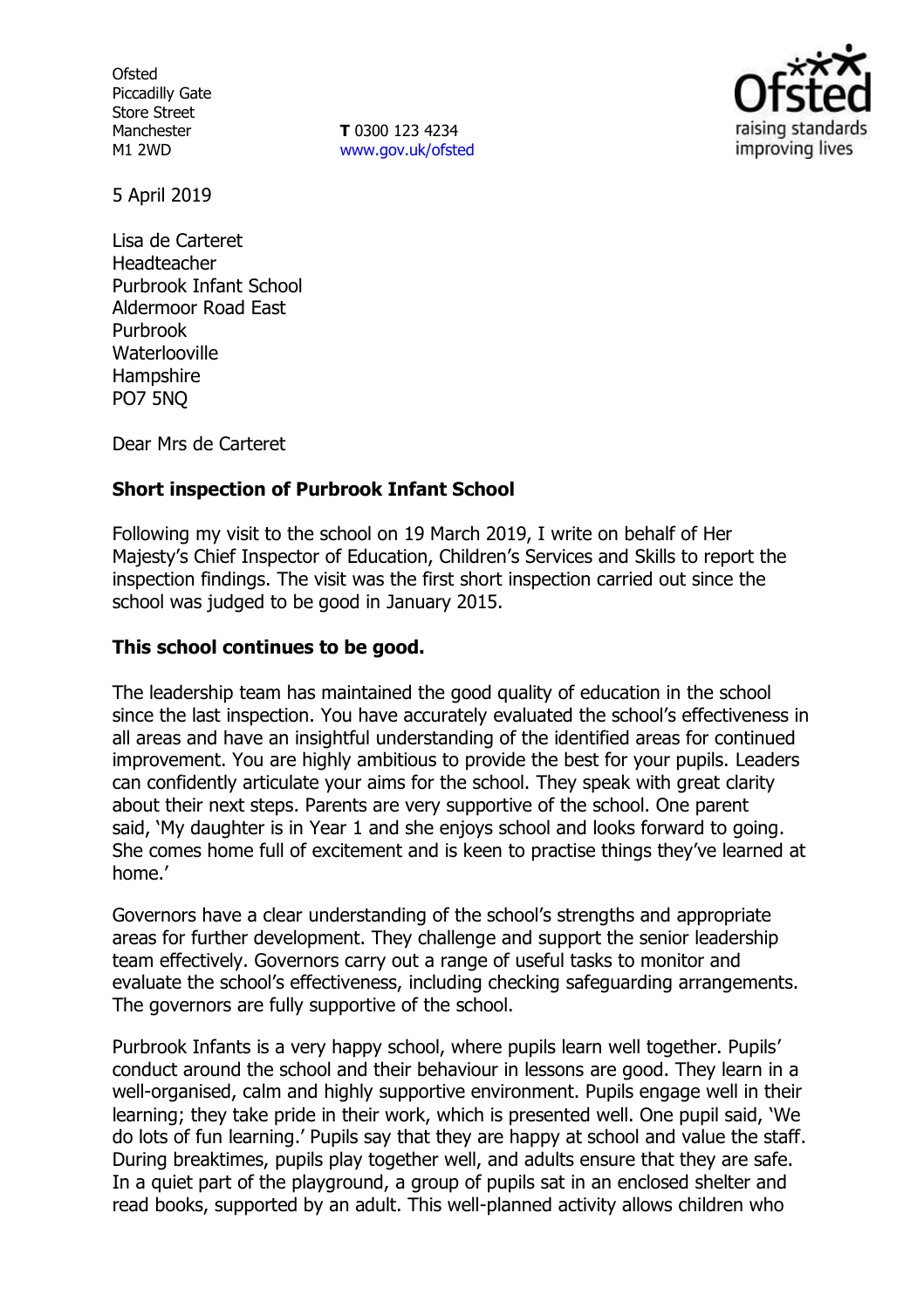

enjoying reading to be given an extra opportunity to enjoy books during some of their free time.

Leaders have successfully addressed the areas for improvement identified at the last inspection. Teachers' feedback to pupils' work is clear and pupils know what to do to improve their work. You are currently further refining the approach so that pupils have more instant feedback on their work to help rectify any mistakes during the lesson. Pupils now have greater opportunities to develop their practical and problem-solving skills in mathematics to expand their breadth and depth of understanding. Staff use their time wisely to ensure that no time is lost between pupils moving to different activities. The targets for school improvement are clear and planned well, enabling leaders to evaluate the measurable outcomes.

# **Safeguarding is effective.**

There is a strong culture of safeguarding at Purbrook Infants. The leadership team has ensured that all safeguarding arrangements are fit for purpose and records are detailed. Staff and governors undertake regular training so that they know how to keep pupils safe. Governors visit regularly, carefully reviewing and evaluating safeguarding policies and procedures. Pre-employment checks to ensure the suitability of staff are firmly in place.

Pupils know how to keep themselves safe in the building and are well supported by the adults around them. They are aware of the potential dangers when using the internet. Pupils confidently told me that they know how to take part in fire practices, to keep themselves safe. Parents also agree that their children are safe at school. The school has effective systems in place to ensure that vulnerable pupils get the support that they need.

## **Inspection findings**

- During this inspection, we agreed to focus on: how effectively leaders ensure that pupils who are disadvantaged achieve well; how leaders ensure that boys achieve well in reading and writing at key stage 1; and how leaders ensure that pupils with special educational needs and/or disabilities (SEND) make good progress.
- In the lessons we visited, disadvantaged pupils were engaged and working well towards meeting their learning goals. Leaders' well-chosen activities to engage disadvantaged pupils are ensuring that they are making good progress. The progress of pupils who are disadvantaged is carefully evaluated. Pupils who are disadvantaged are actively encouraged to attend an after-school reading club to give them more opportunities to develop their comprehension skills.
- Funding to support pupils who are disadvantaged is used effectively. The governing body holds leaders to account for the spending of the pupil premium funding and how the funding is used to benefit pupils. Leaders accurately provide well-planned writing support for the pupils. However, leaders recognise that this support must be sustained and developed so that the attainment differences, when compared to pupils nationally with similar starting points, are eradicated.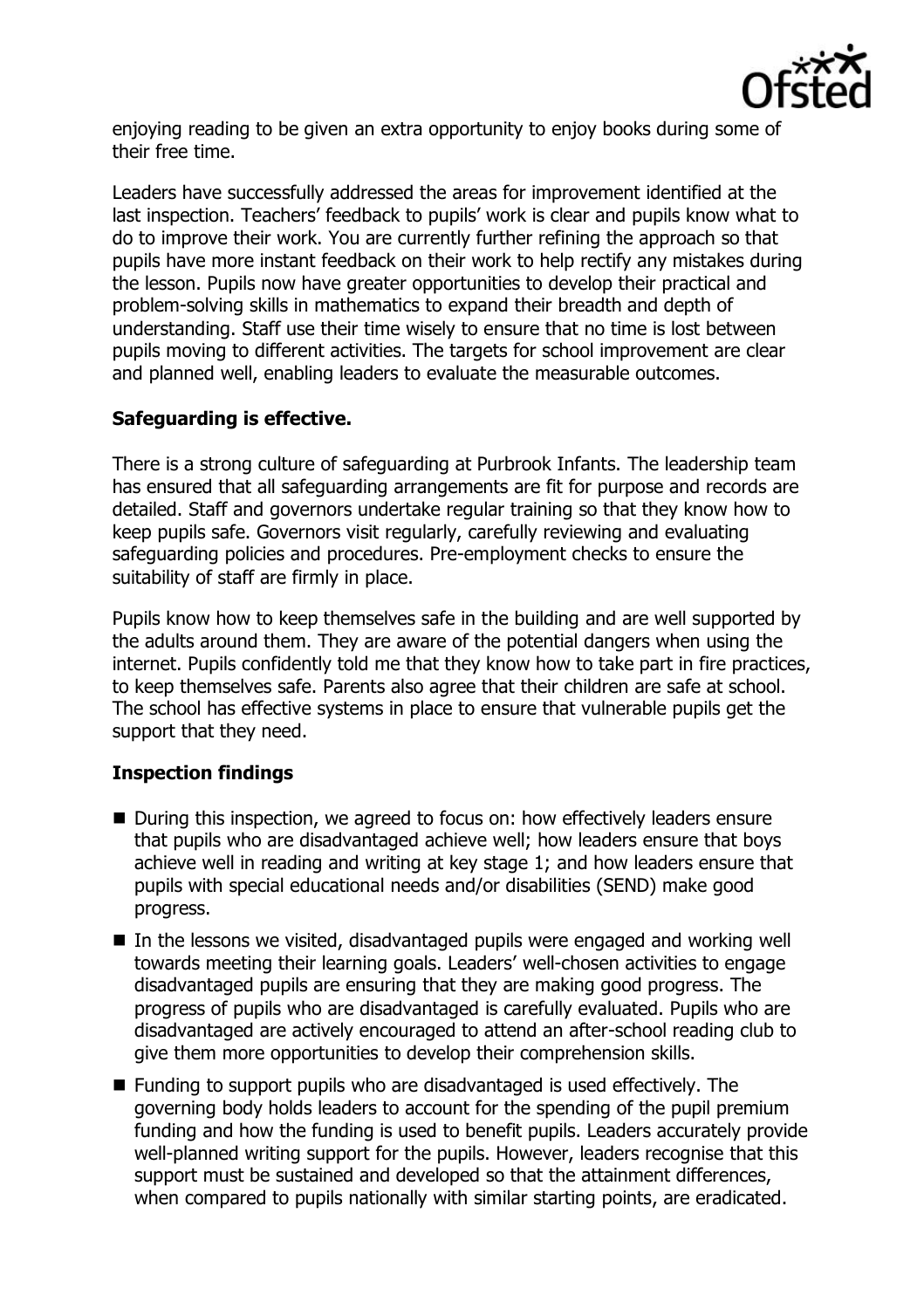

- At the end of key stage 1, pupils leave Purbrook Infants with attainment that is higher than the national averages in reading, writing and mathematics, including the national averages for working at greater depth. These results show strong leadership, ensuring that a high proportion of pupils are making good, and for some very strong, progress in reading, writing and mathematics. In recent years, there have been gaps in attainment, with girls achieving higher than boys with similar starting points at key stage 1 in writing and reading. However, boys do achieve higher than the national averages in writing and reading compared to boys nationally.
- Leaders have effectively evaluated the wider curriculum and made changes to the topics taught so that a greater proportion of boys are inspired and enthused to read and write more independently and to a higher standard. Current school assessment information, including learning in pupils' books, shows that outcomes are improving for boys in key stage 1. Boys, as well as girls, are very enthusiastic about their engaging curriculum. Some of the new topics that the pupils told me that they enjoy studying are the Great Fire of London, the Titanic, dinosaurs and pirates. The curriculum also provides more physical learning opportunities for both boys and girls as a starting point for reading and writing activities. Leaders are mindful that the new curriculum changes need time to embed so that boys' progress in writing is sustained and developed.
- Most pupils with SEND make good progress, and some make very strong progress. The effective support provided by teaching assistants ensures a wide variety of well-chosen interventions to meet pupils' needs. Adults effectively ask pupils questions to check their understanding. Pupils have positive attitudes to learning and are keen to achieve well. Leaders track pupils' progress precisely, and the additional interventions are evaluated effectively to ensure that pupils make strong gains in their learning.

## **Next steps for the school**

Leaders and those responsible for governance should ensure that:

- there are sustained improvements in writing for pupils who are disadvantaged, so that they achieve as well as other pupils nationally with similar starting points
- boys' achievement in writing continues to improve across key stage 1.

I am copying this letter to the chair of the governing body, the regional schools commissioner and the director of children's services for Hampshire. This letter will be published on the Ofsted website.

Yours sincerely

Darren Aisthorpe **Ofsted Inspector**